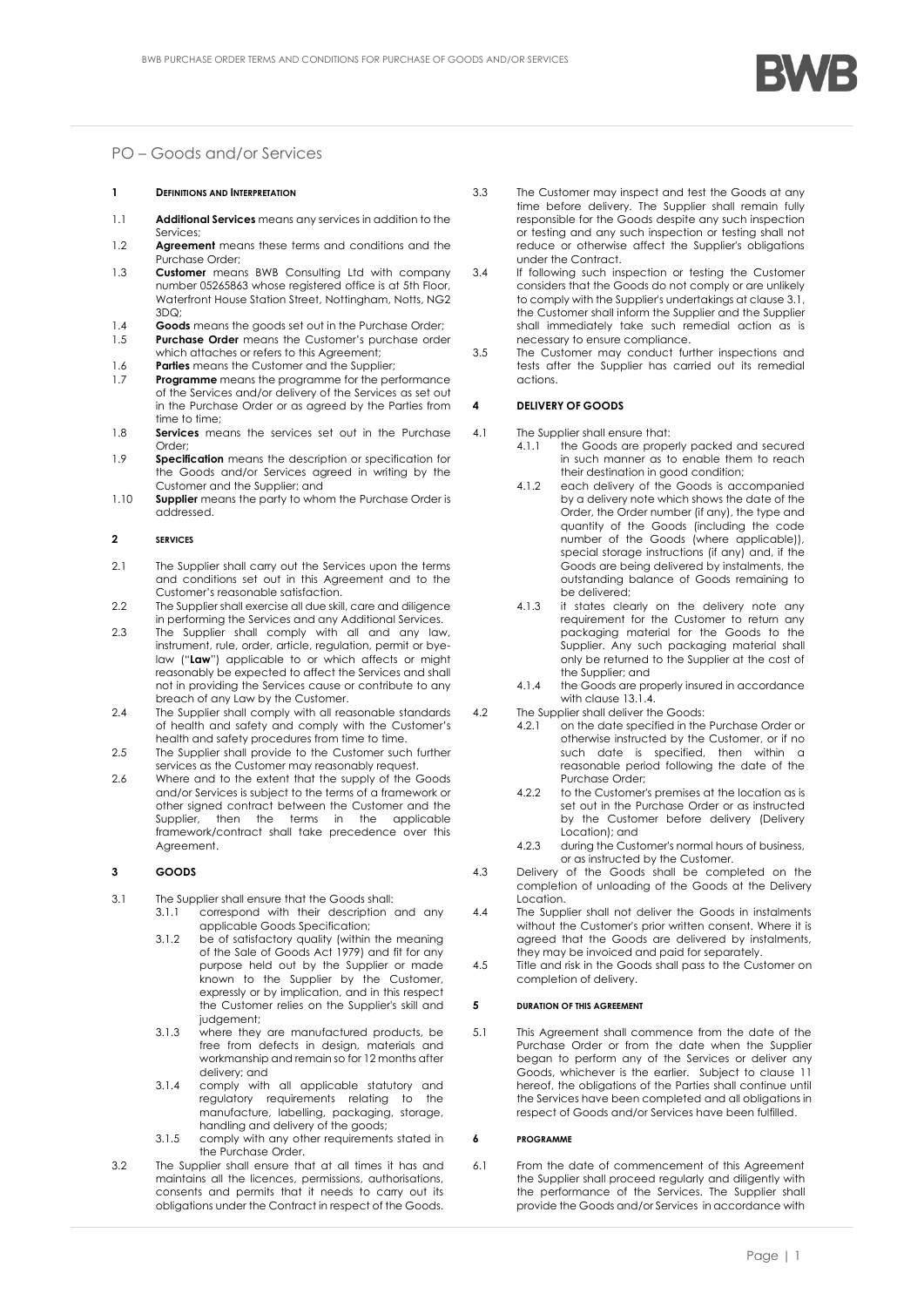

the Programme and (without prejudice to the foregoing) within a reasonable time.

6.2 Notwithstanding clause [6.1,](#page-0-1) the Customer may alter or vary the Programme and direct the Supplier to provide the Goods and/or Services (i) within such time as required by the Customer and/or (ii) in accordance with the Programme and/or Scope of Work (as so altered or varied).

## **7 ORGANISATION**

- <span id="page-1-1"></span>7.1 The Supplier shall employ the key personnel as agreed between the Customer and Supplier (**"the Key Personnel"**) in the performance of the Services (save in the case of ill health, death or if such personnel leave the employment of the Supplier).
- 7.2 Save as set out in clause [7.1](#page-1-1) hereof, the Supplier shall obtain the prior written approval of the Customer before any change is made in the Key Personnel, such approval not to be unreasonably withheld or delayed.
- 7.3 The Supplier shall if instructed by the Customer remove any of the Supplier's personnel from the performance of the Services (such instruction not to be given unreasonably) and replace them with a person approved by the Customer (such approval not to be unreasonably withheld or delayed).
- 7.4 For the implementation of the Services the Supplier has appointed a representative ("**the Supplier Representative**") who has the Supplier's full authority in respect of all matters connected with this Agreement. The Supplier Representative is such individual as agreed between the Customer and the Supplier. The Supplier Representative shall not be changed without the prior written approval of the Customer, such approval not to be unreasonably withheld or delayed.
- 7.5 The Supplier shall comply with all instructions and directions in relation to the Goods, Services and/or this Agreement issued to him by the Customer.

#### **8 ASSIGNMENT**

8.1 The Supplier shall not sell assign charge sub-contract or in any other way deal with the whole or any part of its obligations or rights arising under this Agreement without first obtaining the written consent of the Customer. The Customer may sell assign charge subcontract or in any other way transfer the whole or any part of its obligations or rights arising under this Agreement to any third party without the consent of the Supplier.

#### **9 PAYMENT AND EXPENSES**

- 9.1 The Supplier shall be entitled to be paid for the Goods and/or Services in accordance with the provisions set out herein and in the Purchase Order or as may be agreed in writing with the Customer from time to time.
- <span id="page-1-3"></span>9.2 The Supplier shall invoice the Customer following completion of the Services or delivery of the Goods (as applicable) or at the dates or in the instalments as may be agreed between the Customer and the Supplier and in no shorter than monthly intervals. Each invoice shall specify the sum that the Supplier considers to be due at the payment due date and the basis on which that sum has been calculated together with any other information required by the Customer.
- <span id="page-1-4"></span>9.3 Payments under this Agreement shall become due for payment on receipt of the Supplier's invoice and the Customer shall pay the sum specified in the Supplier's invoice or if less, the sum in the notice given by the Customer under claus[e 9.6,](#page-1-2) on or before the final date for payment which shall be 60 days after the payment due date. Interest shall be paid on all amounts remaining unpaid thereafter at the rate of 2% over the base rate of the Bank of England current at the date the relevant payment becomes overdue.
- 9.4 The payments specified in the Purchase Order are exclusive of VAT but inclusive of any other tax duty levy or imposition. Following the submission of a valid VAT invoice by the Supplier the Customer shall pay the

Supplier any VAT due at the rate and in the manner prescribed by law.

- 9.5 If the Customer instructs the Supplier to perform any Additional Services the Parties shall endeavour to agree a specific lump sum fee prior to such Additional Services being performed. The Supplier shall not be entitled to any payment for Additional Services unless (i) the Additional Services were not foreseeable at the date of this Agreement and (ii) prior to the Additional Services being performed, (a) the Supplier shall have received a written instruction from the Customer to perform such Additional Services and (b) the lump sum fee for performing such Additional Services was agreed. The Supplier shall invoice the Customer for the agreed lump fee in accordance with the provisions of claus[e 9.2](#page-1-3) after the Additional Services have been properly, effectively and efficiently performed and at such times as may be agreed in writing with the Customer from time to time and the provisions of claus[e 9.3](#page-1-4) shall then apply.
- <span id="page-1-2"></span>9.6 If the Customer intends to pay less than the sum specified in the Supplier's invoice the Customer may give to the Supplier a notice of its intention to do so specifying the sum of the Customer considers to be due on the date the notice is served and the basis on which that sum is calculated not later than two days before the final date for payment ascertained in accordance with claus[e 9.3](#page-1-4) but not before the payment due date.
- 9.7 The Customer may set off or deduct from any monies payable to the Supplier under this Agreement any monies due or in the reasonable opinion of the Customer likely to become due to the Customer under this Agreement or any other contract with the Supplier.

### **10 INDEMNITY**

10.1 The Supplier shall indemnify, defend and hold harmless the Customer from any and all costs (including without limitation legal costs on an indemnity basis), losses or expenses arising out of or in connection with any act, omission or negligence of the Supplier in respect of the Goods and/or Services and/or the Supplier's obligations under this Agreement.

### <span id="page-1-0"></span>**11 TERMINATION**

- 11.1 The Customer shall be entitled by notice in writing forthwith to terminate this Agreement.
- <span id="page-1-6"></span><span id="page-1-5"></span>11.2 The Customer shall be entitled by notice in writing forthwith to terminate this Agreement if the Supplier shall:
	- 11.2.1 commit a breach of any of its obligations hereunder;
	- 11.2.2 have a receiver or administrative receiver appointed over any or all of its assets, enter administration or shall resolve to enter into or be placed in liquidation (other than for the purposes of a reconstruction); or
	- 11.2.3 fail to maintain any policy or policies of insurance in accordance with the provisions of claus[e 13](#page-2-1) hereof.
- <span id="page-1-7"></span>11.3 On termination of this Agreement (howsoever arising) the Customer shall not be liable to the Supplier for any loss, damage or injury which he may suffer as a result of termination.
- 11.4 On termination the Customer shall pay the Supplier all monies accrued due to the Supplier in accordance with clause [9.3](#page-1-4) up to the date of termination following submission of the Supplier's invoice for the same, save that i) following termination under claus[e 11.2.2](#page-1-5) no sums shall be due or payable to the Supplier; and ii) following termination under clauses [11.2.1](#page-1-6) or [11.2.3](#page-1-7) and/or [16.2](#page-2-2) the Customer shall be entitled to recover from the Supplier (in addition to any other sums recoverable under this Agreement) all reasonably foreseeable losses, costs and expenses incurred by the Customer arising directly out of such termination and to the extent that the total of the Customer's entitlement and any sums recoverable by the Customer following sums recoverable by the Customer termination exceeds any monies which would otherwise be due to the Supplier, no sum shall be due